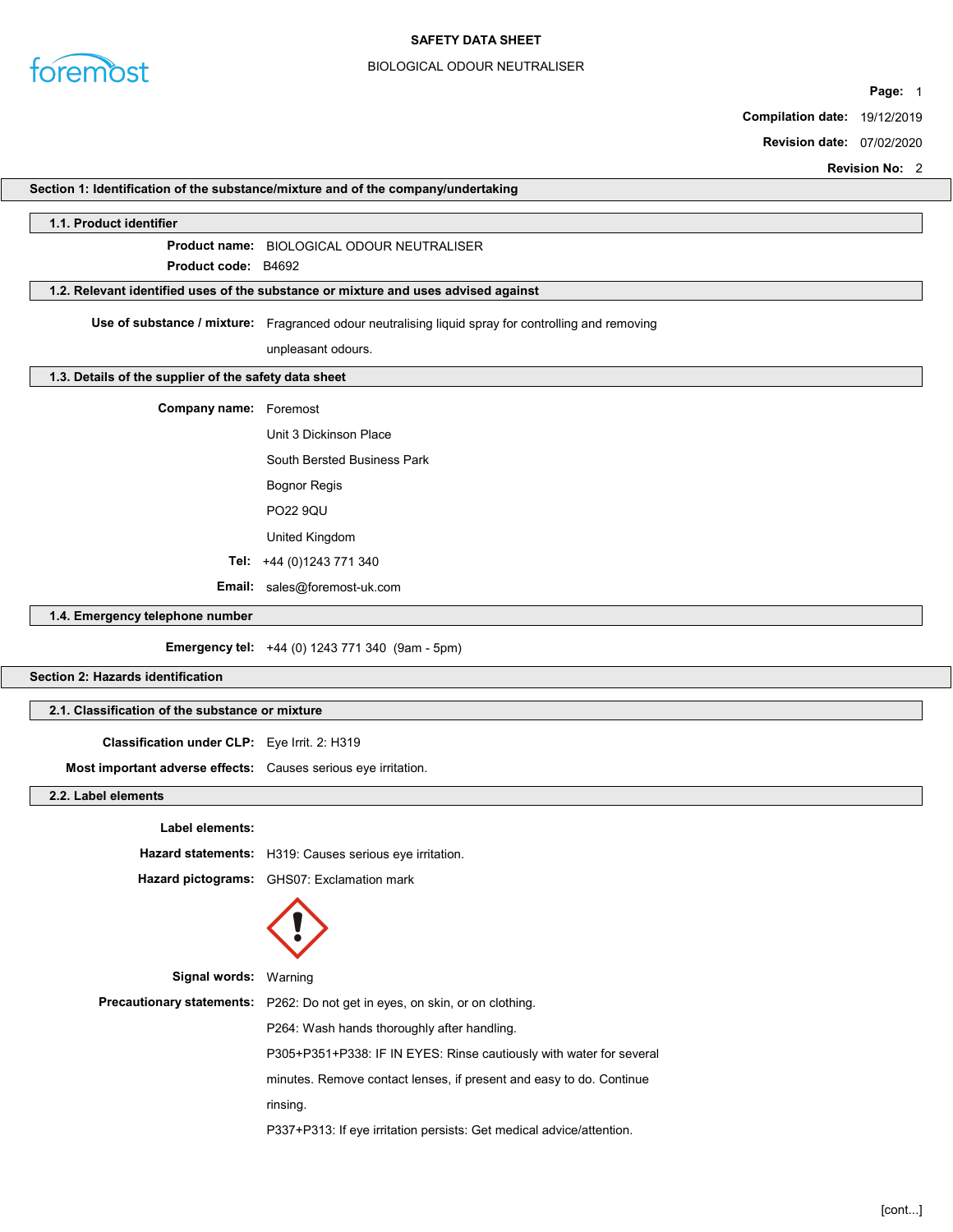## BIOLOGICAL ODOUR NEUTRALISER

## 2.3. Other hazards

#### PBT: This product is not identified as a PBT/vPvB substance.

### Section 3: Composition/information on ingredients

## 3.2. Mixtures

## Hazardous ingredients:

**ETHANOL** 

| <b>EINECS</b>                                                               | CAS     | PBT / WEL                                               | <b>CLP Classification</b> | Percent  |
|-----------------------------------------------------------------------------|---------|---------------------------------------------------------|---------------------------|----------|
| 200-578-6                                                                   | 64-17-5 | Substance with a Community<br>workplace exposure limit. | Flam. Lig. 2: H225        | $1 - 5%$ |
| ALCOHOLS C9-C11 ETHOXYLATED - REACH registered number(s): EXEMPT FROM REACH |         |                                                         |                           |          |

|  | 68439-46-3 |  | Acute Tox. 4: H302: Eve Dam. 1: H318 | 5%، |
|--|------------|--|--------------------------------------|-----|
|--|------------|--|--------------------------------------|-----|

# Section 4: First aid measures

## 4.1. Description of first aid measures

| <b>Skin contact:</b> Wash immediately with plenty of soap and water.                       |
|--------------------------------------------------------------------------------------------|
| <b>Eye contact:</b> Immediately flush eyes with plenty of water. Remove contact lenses, if |
| present and easy to do. Continue rinsing. If irritation develops get medical               |
| attention.                                                                                 |
| <b>Ingestion:</b> Wash out mouth with water.                                               |

Inhalation: Not applicable.

## 4.2. Most important symptoms and effects, both acute and delayed

Skin contact: There may be irritation and redness at the site of contact.

Eye contact: There may be pain and redness. The eyes may water profusely. The vision

may become blurred.

Ingestion: There may be soreness and redness of the mouth and throat.

Inhalation: There may be irritation of the throat with a feeling of tightness in the chest.

Delayed / immediate effects: Immediate effects can be expected after short-term exposure.

#### 4.3. Indication of any immediate medical attention and special treatment needed

Immediate / special treatment: Not applicable.

Section 5: Fire-fighting measures

5.1. Extinguishing media

Extinguishing media: Suitable extinguishing media for the surrounding fire should be used. Use

water spray to cool containers.

#### 5.2. Special hazards arising from the substance or mixture

Exposure hazards: Not applicable.

Page: 2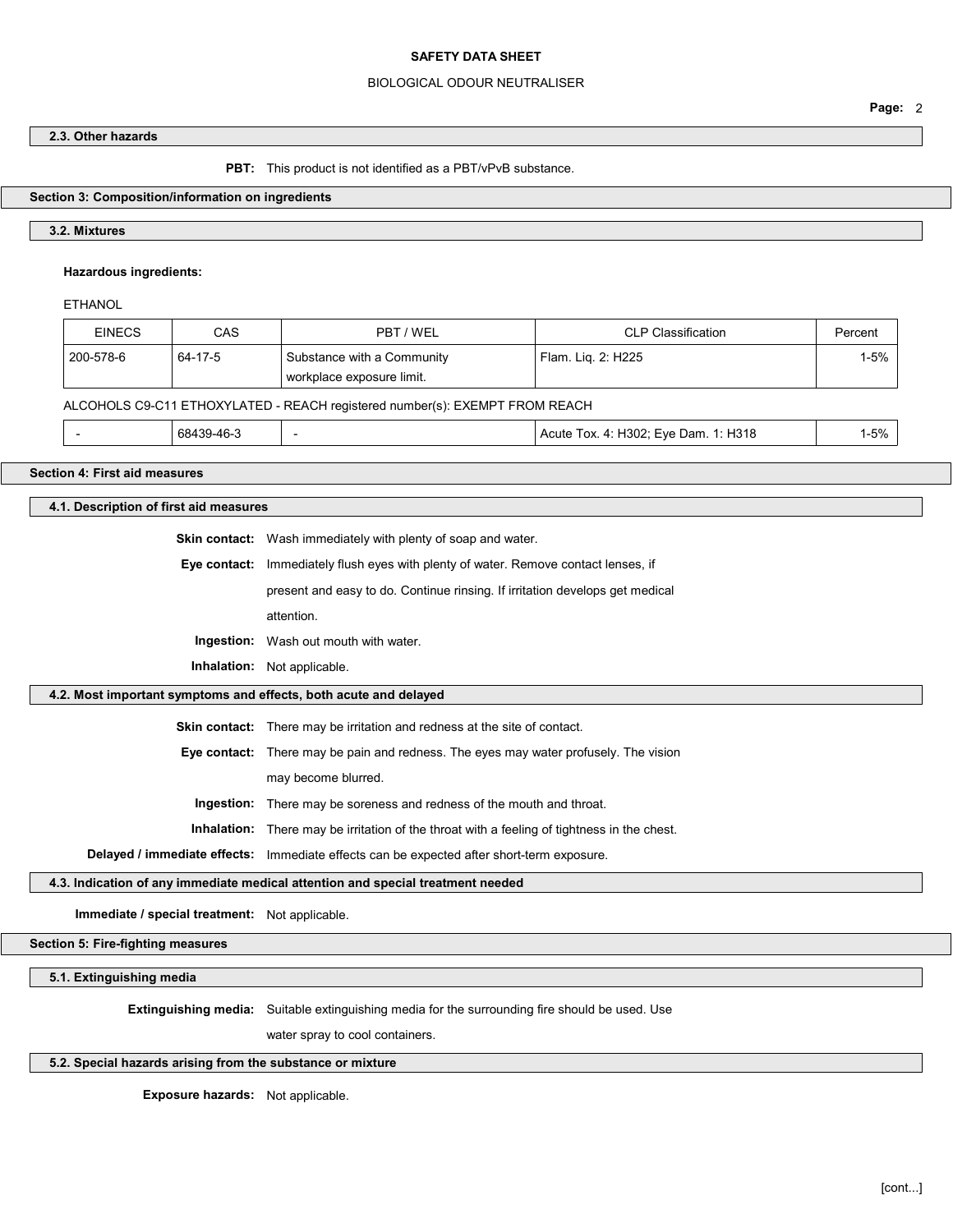## BIOLOGICAL ODOUR NEUTRALISER

# 5.3. Advice for fire-fighters

Advice for fire-fighters: Wear self-contained breathing apparatus. Wear protective clothing to

prevent contact with skin and eyes.

### Section 6: Accidental release measures

# 6.1. Personal precautions, protective equipment and emergency procedures

Personal precautions: Refer to section 8 of SDS for personal protection details.

### 6.2. Environmental precautions

Environmental precautions: No special environmental concerns.

# 6.3. Methods and material for containment and cleaning up

Clean-up procedures: Wash the spillage site with large amounts of water.

6.4. Reference to other sections

Reference to other sections: Refer to section 8 of SDS.

Section 7: Handling and storage

# 7.1. Precautions for safe handling

Handling requirements: Spray away from the face.

### 7.2. Conditions for safe storage, including any incompatibilities

Storage conditions: Store in a cool, well ventilated area. Keep container tightly closed.

# 7.3. Specific end use(s)

Specific end use(s): No data available.

### Section 8: Exposure controls/personal protection

8.1. Control parameters

#### Hazardous ingredients:

**ETHANOL** 

#### Workplace exposure limits:  $\qquad \qquad$  Respirable dust

| State | 3 hour TWA | 15 min. STEL | 8 hour TWA | 15 min. STEL |
|-------|------------|--------------|------------|--------------|
| UK    | 1920 mg/m3 |              |            |              |

#### DNEL/PNEC Values

DNEL / PNEC No data available.

8.2. Exposure controls

| <b>Engineering measures:</b> Ensure there is sufficient ventilation of the area. |
|----------------------------------------------------------------------------------|
| <b>Respiratory protection:</b> Respiratory protection not required.              |
| <b>Hand protection:</b> Wear gloves if prolonged contact with product is likely. |
| Eye protection: Not required. Spray away from the face.                          |
| <b>Skin protection:</b> No special requirement.                                  |

Page: 3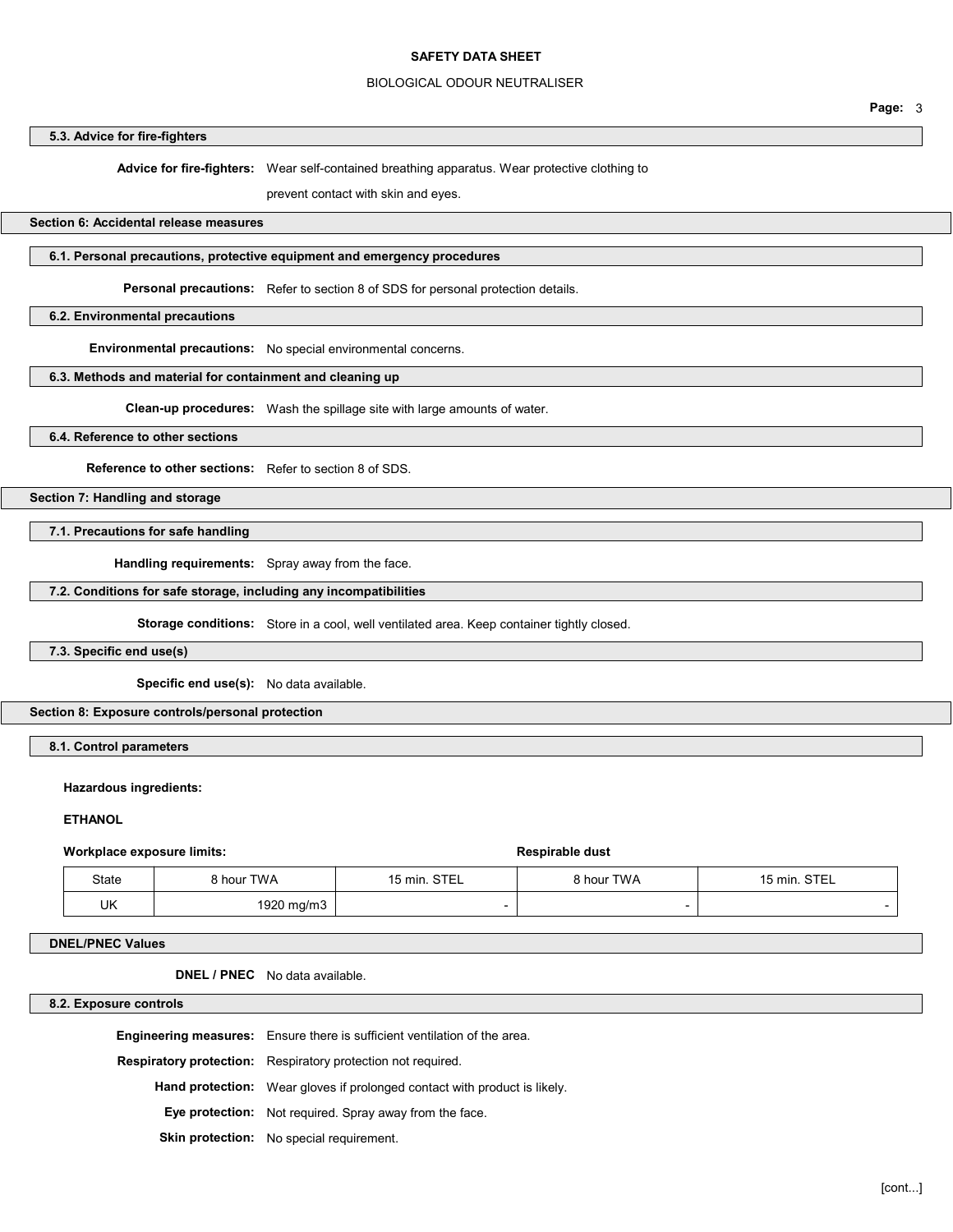# BIOLOGICAL ODOUR NEUTRALISER

Environmental: No special requirement.

# Section 9: Physical and chemical properties

| 9.1. Information on basic physical and chemical properties |                                                                                                   |                                     |
|------------------------------------------------------------|---------------------------------------------------------------------------------------------------|-------------------------------------|
|                                                            | <b>State:</b> Liquid                                                                              |                                     |
|                                                            | <b>Colour:</b> Colourless                                                                         |                                     |
|                                                            | <b>Odour:</b> Pleasant                                                                            |                                     |
| Evaporation rate: No data available.                       |                                                                                                   |                                     |
|                                                            | <b>Oxidising:</b> No data available.                                                              |                                     |
| Solubility in water: No data available.                    |                                                                                                   |                                     |
|                                                            | Viscosity: No data available.                                                                     |                                     |
| <b>Boiling point/range°C:</b> >100                         | Melting point/range $C: >0$                                                                       |                                     |
| <b>Flammability limits %: lower:</b> No data available.    |                                                                                                   | upper: No data available.           |
|                                                            | Part.coeff. n-octanol/water: No data available.<br>Flash point <sup>°</sup> C: No data available. |                                     |
| Autoflammability°C: No data available.                     |                                                                                                   | Vapour pressure: No data available. |
| Relative density: 1.01 g/cm3                               |                                                                                                   | $pH: 6-7$                           |
|                                                            | <b>VOC g/l:</b> No data available.                                                                |                                     |

9.2. Other information

Other information: No data available.

Section 10: Stability and reactivity

10.1. Reactivity

Reactivity: Stable under recommended transport or storage conditions.

10.2. Chemical stability

Chemical stability: Stable under normal conditions.

10.3. Possibility of hazardous reactions

Hazardous reactions: Hazardous reactions will not occur under normal transport or storage

conditions. Decomposition may occur on exposure to conditions or materials

listed below.

10.4. Conditions to avoid

Conditions to avoid: Heat.

10.5. Incompatible materials

Materials to avoid: Strong oxidising agents. Strong acids.

10.6. Hazardous decomposition products

Haz. decomp. products: No data available.

Section 11: Toxicological information

11.1. Information on toxicological effects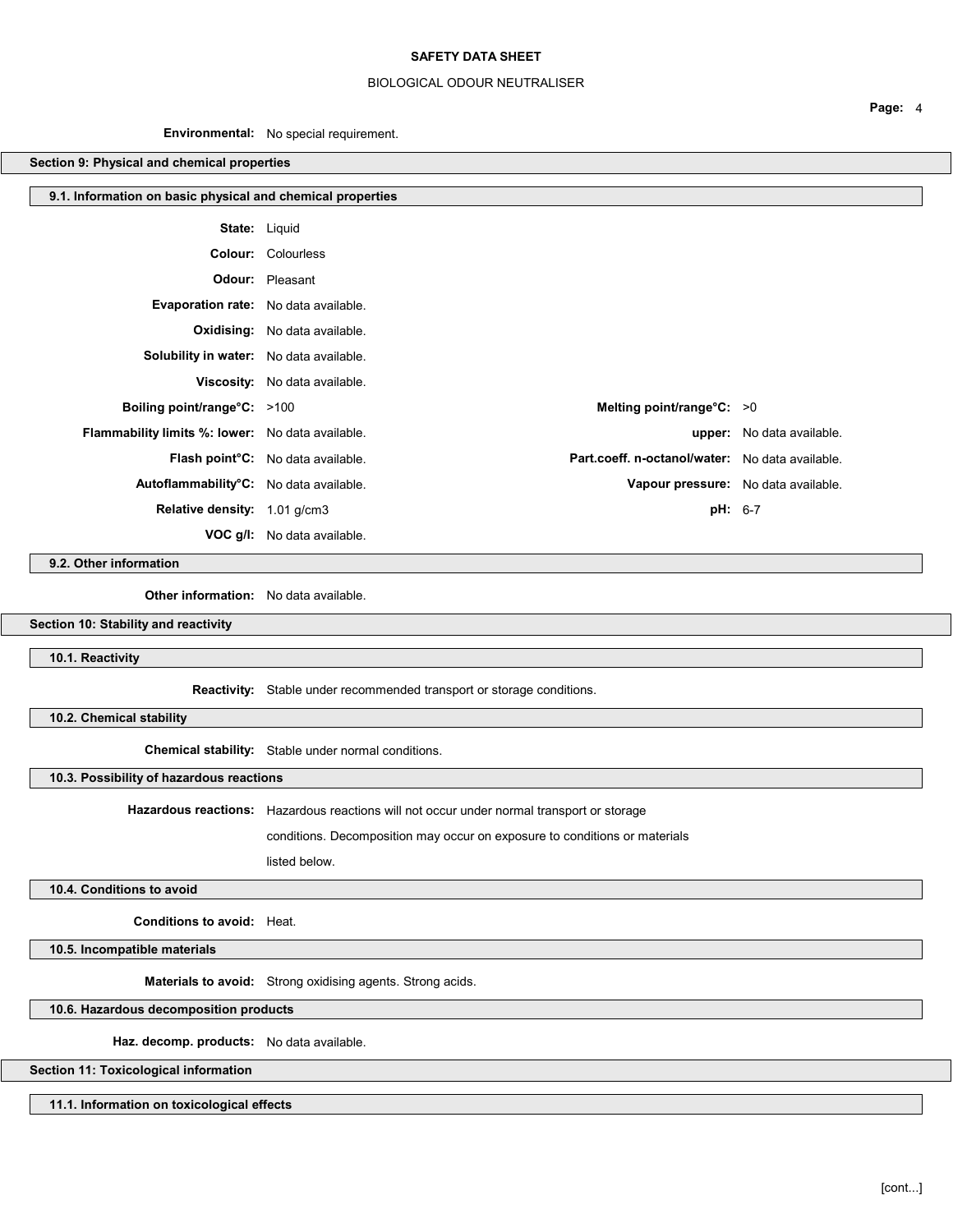## BIOLOGICAL ODOUR NEUTRALISER

#### Hazardous ingredients:

### **ETHANOL**

| <b>IVN</b>         | <b>RAT</b> | LD50 | 1440 | mg/kg |
|--------------------|------------|------|------|-------|
| $\overline{O}$ Orl | <b>MUS</b> | LD50 | 3450 | mg/kg |
| ORL                | <b>RAT</b> | LD50 | 7060 | mg/kg |

### Relevant hazards for product:

| Hazard                        | Route | <b>Basis</b>          |
|-------------------------------|-------|-----------------------|
| Serious eye damage/irritation | OPT   | Hazardous: calculated |

#### Excluded hazards for substance:

| Hazard                         | Route                    | <b>Basis</b>          |
|--------------------------------|--------------------------|-----------------------|
| Acute toxicity (ac. tox. 4)    | $\overline{\phantom{0}}$ | No hazard: calculated |
| Acute toxicity (ac. tox. 3)    | ۰                        | No hazard: calculated |
| Acute toxicity (ac. tox. 2)    | $\blacksquare$           | No hazard: calculated |
| Acute toxicity (ac. tox. 1)    |                          | No hazard: calculated |
| Skin corrosion/irritation      | $\overline{\phantom{0}}$ | No hazard: calculated |
| Respiratory/skin sensitisation |                          | No hazard: calculated |
| Germ cell mutagenicity         |                          | No hazard: calculated |
| Carcinogenicity                | ۰                        | No hazard: calculated |
| Reproductive toxicity          |                          | No hazard: calculated |
| STOT-single exposure           |                          | No hazard: calculated |
| STOT-repeated exposure         | -                        | No hazard: calculated |
| Aspiration hazard              |                          | No hazard: calculated |

# Symptoms / routes of exposure

Skin contact: There may be irritation and redness at the site of contact. Eye contact: There may be pain and redness. The eyes may water profusely. The vision may become blurred. Ingestion: There may be soreness and redness of the mouth and throat. Inhalation: There may be irritation of the throat with a feeling of tightness in the chest. Delayed / immediate effects: Immediate effects can be expected after short-term exposure.

Section 12: Ecological information

12.1. Toxicity

Ecotoxicity values: No data available.

12.2. Persistence and degradability

Persistence and degradability: Biodegradable.

12.3. Bioaccumulative potential

Bioaccumulative potential: No bioaccumulation potential.